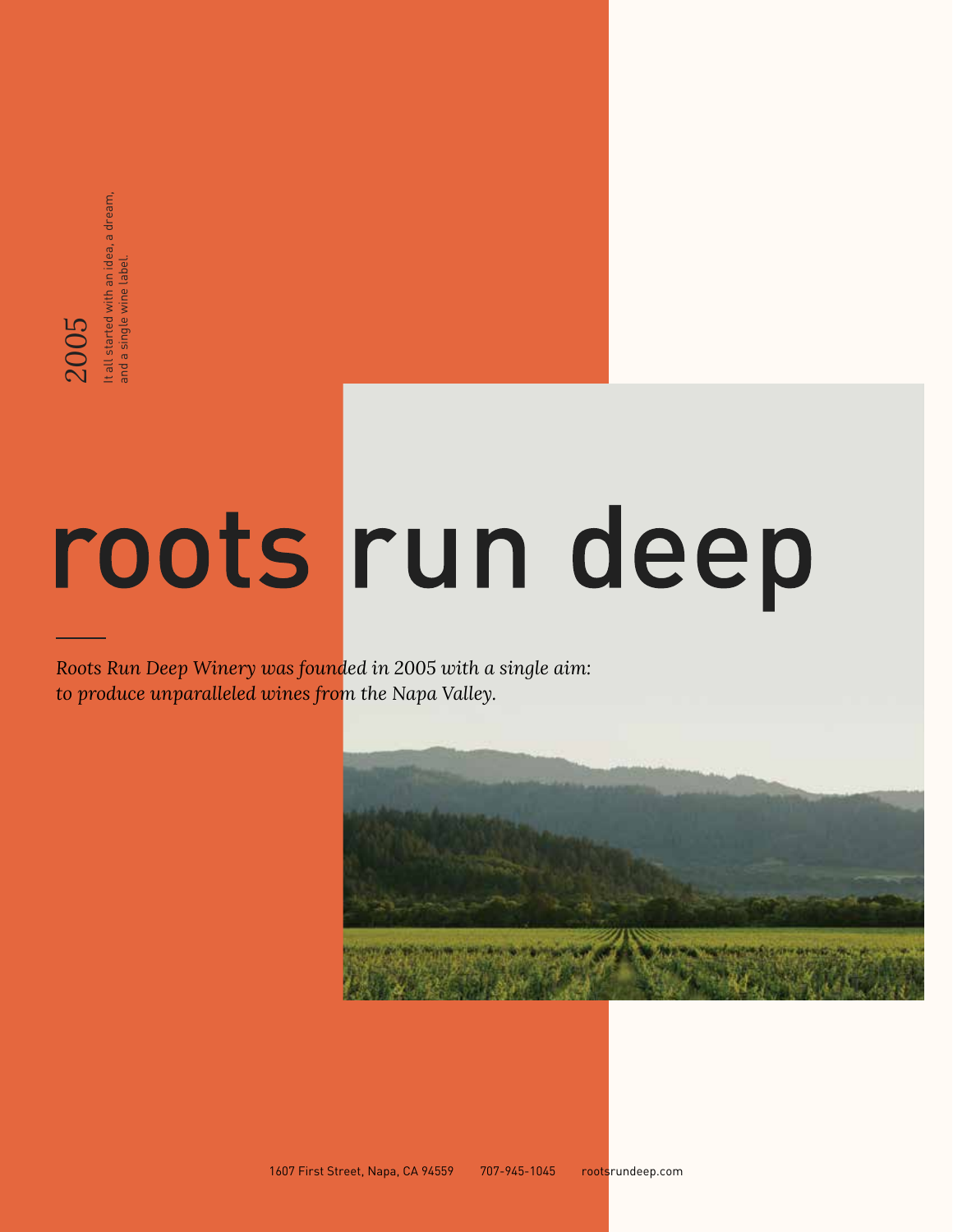**Roots Run Deep Winery was founded** in 2005 with a single aim: to produce unparalleled wines from the Napa Valley. Grapes sourced from the best vineyards in Oakville, Rutherford, St. Helena, *in 2005 with a single aim: to produce unparalleled wines from the Napa Valley. Grapes sourced from the best and Howell Mountain go into making wines of superb quality and unmatched value. Since our founding, Roots Run Deep has expanded its wine portfolio into the Sonoma Coast, Lake County, and Lodi searching the state for the best quality fruit in order to continue fulfilling our singular mission of delivering amazing wines at remarkable prices.*

#### **Mark Albrecht**

Owner, Founder, Janitor, and CEO.

#### **Mayda Barajas**

Marketing Manager and oversees our tasting

salon, wine club, trade hospitality, events, press, and social media. E: mayda@rootsrundeep.com

#### **Macario Montoya**

Head Winemaker and brings to us over 15 years

of winemaking experience. E: macario@rootsrundeep.com

## **Mark Neville, CSW**

Senior Vice President of Sales - Broad Market

P: 707-363-4124 E: markneville@rootsrundeep.com

#### **Kerri Chappell, CSW** Director of Sales for California.

P: 707-309-1459 E: kerri@rootsrundeep.com

#### **Sean Salene, WSET Level II**

Vice President of National Chain Retail. P: 206-518-1607 E: sean@rootsrundeep.com

#### **Logan Laubach**

Regional Sales Manager for the Southeast (VA, WV, TN, NC, SC, MS, AL, GA, and FL). P: 707-339-0102 E: logan@rootsrundeep.com

**Will Williams, WSET Level II** Director of Sales for the Central States (TX, CO, KS, MO, NM, OK, AR, and LA). P: 707-339-1207 E: will@rootsrundeep.com

*No wealthy family, or big name to get his foot in the door, it all had to be done through hard work, tenacity, efficiency, and creative financing. Since no bank would lend him enough money, and having little savings of his own, the founder and proprietor, Mark Albrecht, sold his house and everything inside of it in order to get the capital to start the business. While preparing to harvest his first vintage, he would also go and visit with friends and family telling them the story of what he wanted to accomplish. Fortunately, a few handfuls of them believed enough in him and what he envisioned to turn over some of their hard-earned money to help his dream become a reality.*

#### roots run deep WINERY



*It all started with an idea, a dream, and a single wine label.* 

#### **OUR TEAM**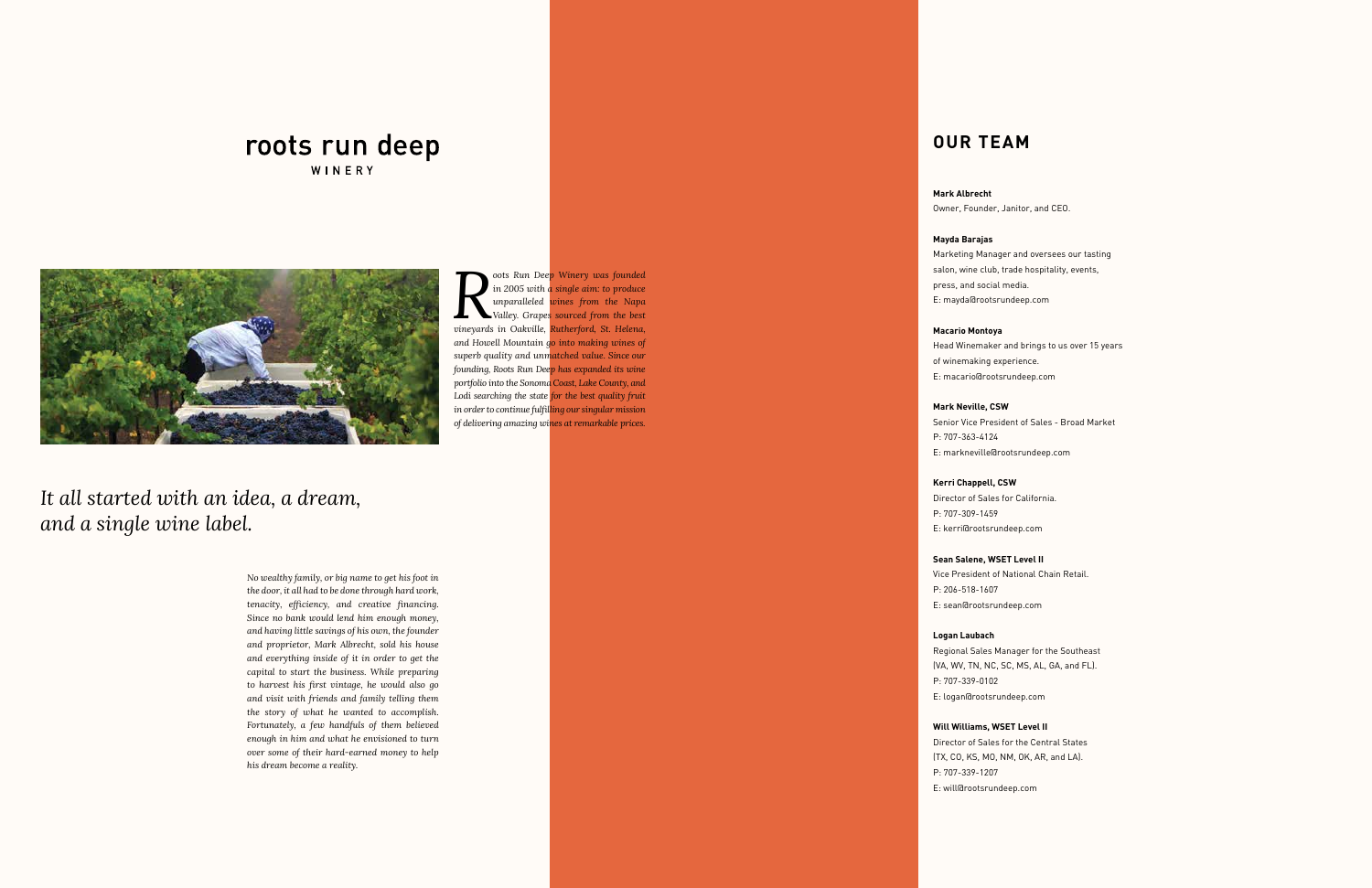## Educated Guess

#### **WHY** EDUCATED GUESS?

#### **EDUCATED GUESS Merlot**

Napa Valley

*Our Napa Merlot was created with a distinct mission in mind, to generate interest and excitement in a grape that years ago fell out of fashion. This noble grape produces some of world's most interesting wines, providing the vineyards are properly located and well-maintained with a focus on low yields and intense flavors. We have chosen two ideal sites for Merlot on the floor of the valley, one in the heart of Oakville and the other in Oak Knoll. We barrel ferment a portion of this wine to provide structure and complexity and finish the blend with a sizable chunk of Cabernet Sauvignon to further its intensity and age-ability. Since our first vintage in 2012, major wine publications like the Wine Spectator, Wine Advocate, and Wine Enthusiast have given this wine very high marks for its quality and value! The production of this wine is fairly small, averaging about 2,000 cases a year.*

*Have you ever found yourself in a wine shop or restaurant perusing the wines and wondering…how do I choose the best wines for the money? You may admire a label, recognize a name, or recall a great review. In essence you are making an educated guess on how to pick from the myriad of choices in front of you. This is exactly what goes on in the vineyards and wineries around the world. How do we best combat the effects of a wet spring? Frost? A drought? When should we pick the grapes? What kind of barrels should we buy? Yeast strains? Nutrients? How long should we barrel age? The amount of possibilities for a single grape is virtually endless. At Roots Run Deep Winery we use our knowledge, intuition, and years of experience to make the best possible decisions; however, at the end of the day, it still remains an "Educated Guess." We truly believe we have done all the Guesswork for you and produced the richest, most balanced, and complex wines you can buy for the money!*



#### **EDUCATED GUESS Chardonnay** Sonoma Coast

*Our Chardonnay production is about 2000 from its higher-priced competitors!*



*cases annually from two great vineyard sites in Russian River Valley. 100% of the fruit is barrel fermented, some in new oak and some in older barrels, which gives the wine richness, texture, and flavors of spice, vanilla, and pear, while retaining the natural acidity and delicious tropical fruit flavors. This wine is an incredible value and we believe indistinguishable in quality* 



#### **EDUCATED GUESS Pinot Noir** Sonoma Coast

*Our Pinot Noir production is about 5,000 cases annually from three great vineyard sites and includes the top clones of this finicky grape— Martini, Pommard, and Dijon Clones that all bring unique colors, flavors and aromas to the final blend. Two of the vineyards are located in Sonoma Gap and one new and exciting vineyard block is located in the Russian River Valley, both areas are widely recognized for some of the top Pinot Noirs from California. Aged 12 months in French Oak with delicious flavors of ripe strawberry, red cherry, spice, and cola this wine sells out of the winery the fastest and is a great addition to any restaurant wine list or independent retailers shelf.*



#### **EG BY EDUCATED GUESS Reserve Red Wine Blend** Napa Valley

*This wine is our answer to summer barbecue and Sunday night football! A unique blend of Merlot, Cabernet Sauvignon, and Petite Sirah, the wine is rich and full bodied with incredible flavors of dark fruits, mocha, herbs, and vanilla. At around 10,000 cases produced each vintage, this is a great opportunity for a retailer or restaurant to corner the market on a delicious, structured, Merlot-centric blend that delivers juicy fruit-forward flavors that red wine drinkers have come to love.*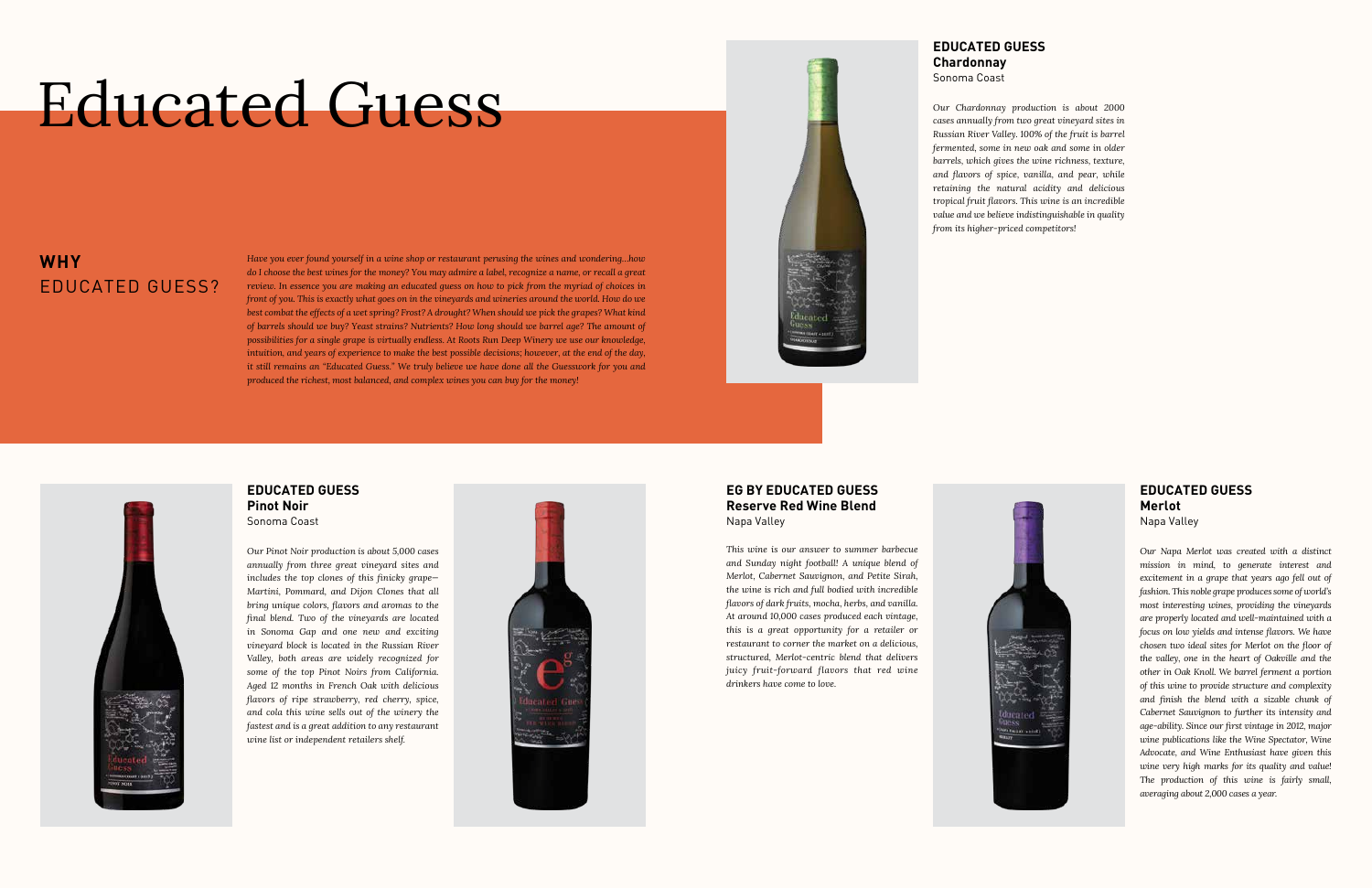*One of the newest members of the Roots Run Deep family of wines, the EG Cabernet Sauvignon hails from two top vineyards in Northern California! The first is a vineyard owned and farmed by the Beckstoffer Family. The Crimson Ridge Vineyard, in the Red Hills AVA of Lake County, is known for its volcanic soils and western facing slope, which provide the wine with amazing structure and depth due to its extended hang time. The second vineyard and equally important is a site on Money Road in Oakville, the heart of the best area for Cabernet in the Napa Valley. This vineyard brings to the blend a perfect sense of elegance and structured, velvety tannins. The final result is a wine that is luscious and full bodied, excites the senses, and is packed with exotic flavors of tea, spice, dark chocolate and fruit preserves. As Cabernet Sauvignon grape prices continue to skyrocket throughout the Napa Valley, this wine is an amazing value for a retailer or restaurant by the glass program.*

- 85% Lake County and Oakville Cabernet Sauvignon
- Lodi Petite Sirah 8%
- Napa Valley Merlot 7%
- 12 Months in French Oak Barrels
- 14.5% Alcohol by Volume
- \$20 Suggested Retail Price (UPC Code 8-98079-00108-6)



## Educated Guess

|      | 85% Cabernet Sauvignon          |
|------|---------------------------------|
|      | 7% Merlot                       |
|      | 5% Petit Verdot                 |
| 3%   | <b>Cabernet Franc</b>           |
|      | 12 Months in French Oak Barrels |
|      | 14.5% Alcohol by Volume         |
| \$30 | <b>Suggested Retail Price</b>   |
|      | (UPC Code 8-98079-00100-0)      |
|      |                                 |

*The first wine we produced in 2005 and what we have built our winery around since that time. Napa Valley has long been known for producing some of the best and now most expensive wines in the world, particularly Cabernet Sauvignon. Educated Guess Napa Cabernet Sauvignon was created to upset the status quo and deliver an amazing wine that competes with wines that are two, three, and even four times its price! Sourced from some of the best Cabernet Vineyards in the Napa Valley (think Beckstoffer Georges III, Bettinelli and Laird) and blended with a chunk of Oakville Merlot and touches of Cabernet Franc and Petite Verdot. This wine has received a Best Buy, Top Value, or Best of Class award from every major wine publication each and every year since 2005! We are proud that the wine press has regaled us with many great reviews over the past decade, but what is even more important to us is the loyal consumers who enjoy our wine with such passion and share it with friends and family! Our Cabernet Sauvignon is rich, ripe and focused with flavors of sweet black currant and juicy blackberry intermingled with hints of shaved chocolate and tobacco. Layers of delicious flavors are balanced by toasty oak, silky tannins and a lingering finish!*

#### **EG BY EDUCATED GUESS CABERNET SAUVIGNON** NORTH COAST

#### **EDUCATED GUESS CABERNET SAUVIGNON** NAPA COUNTY

| ው                        |    |
|--------------------------|----|
|                          |    |
|                          |    |
|                          | έz |
|                          |    |
|                          |    |
|                          |    |
|                          |    |
|                          |    |
| HSO                      |    |
|                          |    |
| ited                     |    |
|                          |    |
|                          |    |
| $+2018)$<br>$_{\rm ITY}$ |    |
| AUVIGNON                 |    |
|                          |    |

Gue (NAPA COU CABERNET



*...a wine that is luscious and full bodied, excites the senses, and is packed with exotic flavors...*

*Educated Guess Napa Cabernet Sauvignon was created to upset the status quo and deliver an amazing wine...*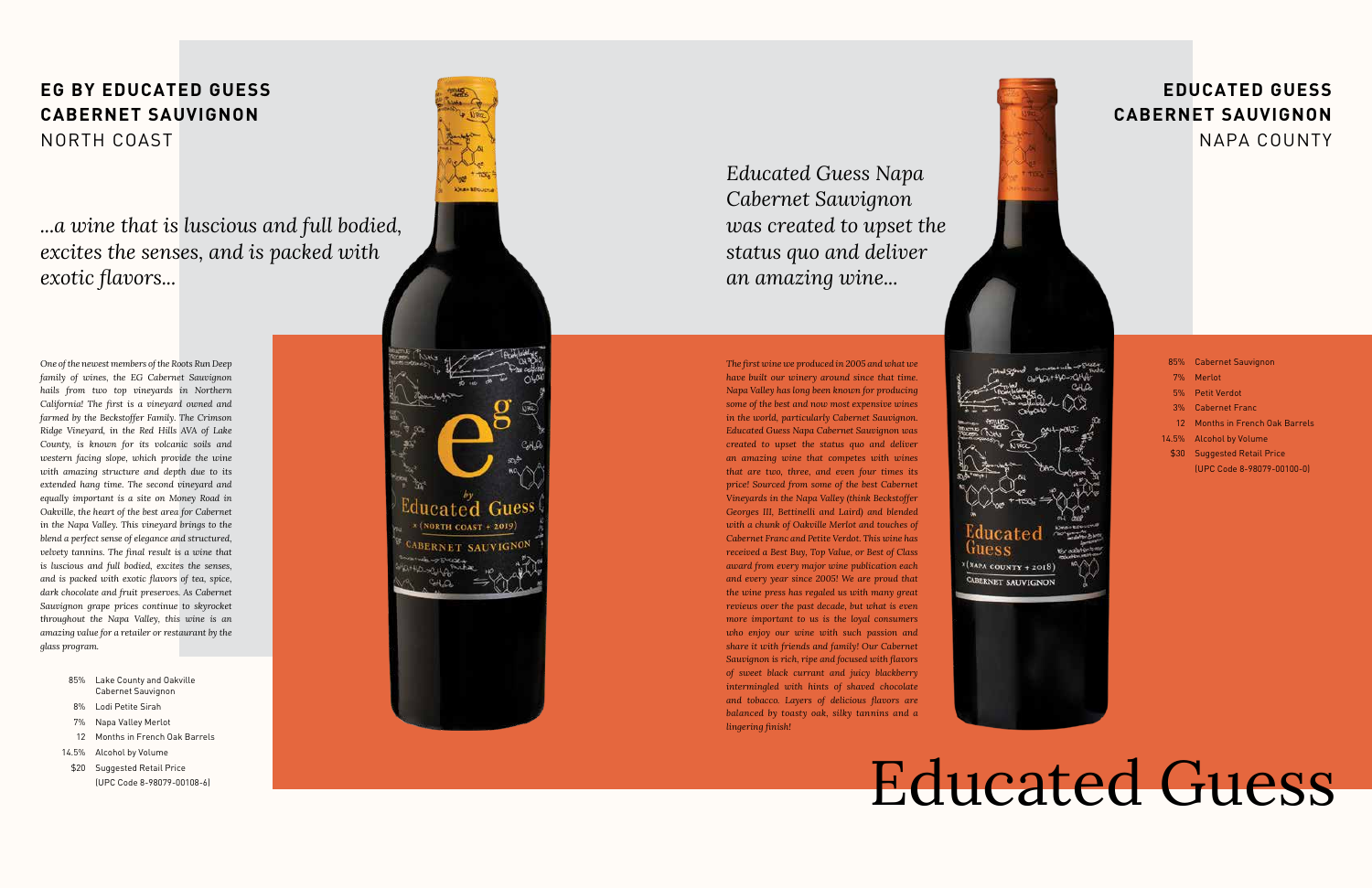*The result of a partnership between Napa Valley's Roots Run Deep and Columbia Valley's Goose Ridge, Truth Be Told Cabernet Sauvignon brings together the best fruit from hillside portions of Goose Ridge's vineyards, otherwise known as Goose Gap, America's newest AVA, Goose Gap has gained global attention for its quality Cabernet, Merlot, and Malbec. Roots Run Deep Winemaker Macario Montoya and the team from Goose Ridge can't wait for you to taste the wines from this incredible collaboration.*

## CABERNET SAUVIG<br>COLUMBIA VALLEY COLUMBIA VALLEY **CABERNET SAUVIGNON**SAUVIGNON

- 100% Goose Gap AVA the newest AVA in America!
- 100% Goose Ridge Estate Vineyards
- Cabernet Sauvignon 88%
- Merlot 6%
- 6% Malbec
- 15 Months French Oak Barrels
- 14.5% Alcohol by Volume
- \$18 Suggested Retail Price (UPC Code 8-98079-00105-5)



*Truth Be Told Cabernet Sauvignon comes out of the gate roaring. An intoxicating nose of vividly bright fruits, wet stone and hints of tobacco notes all leap from the glass. A well-structured wine with juicy acidity is balanced by tiers of rich ripe berries, plum and licorice. A touch of new oak adds texture while layers of shaved chocolate and ripe tannins meld together to create a long, luxurious finish.*

## Truth Be Told

### *Two great wineries, two amazing wine regions—one exceptional Washington Cabernet Sauvignon: Truth Be Told.*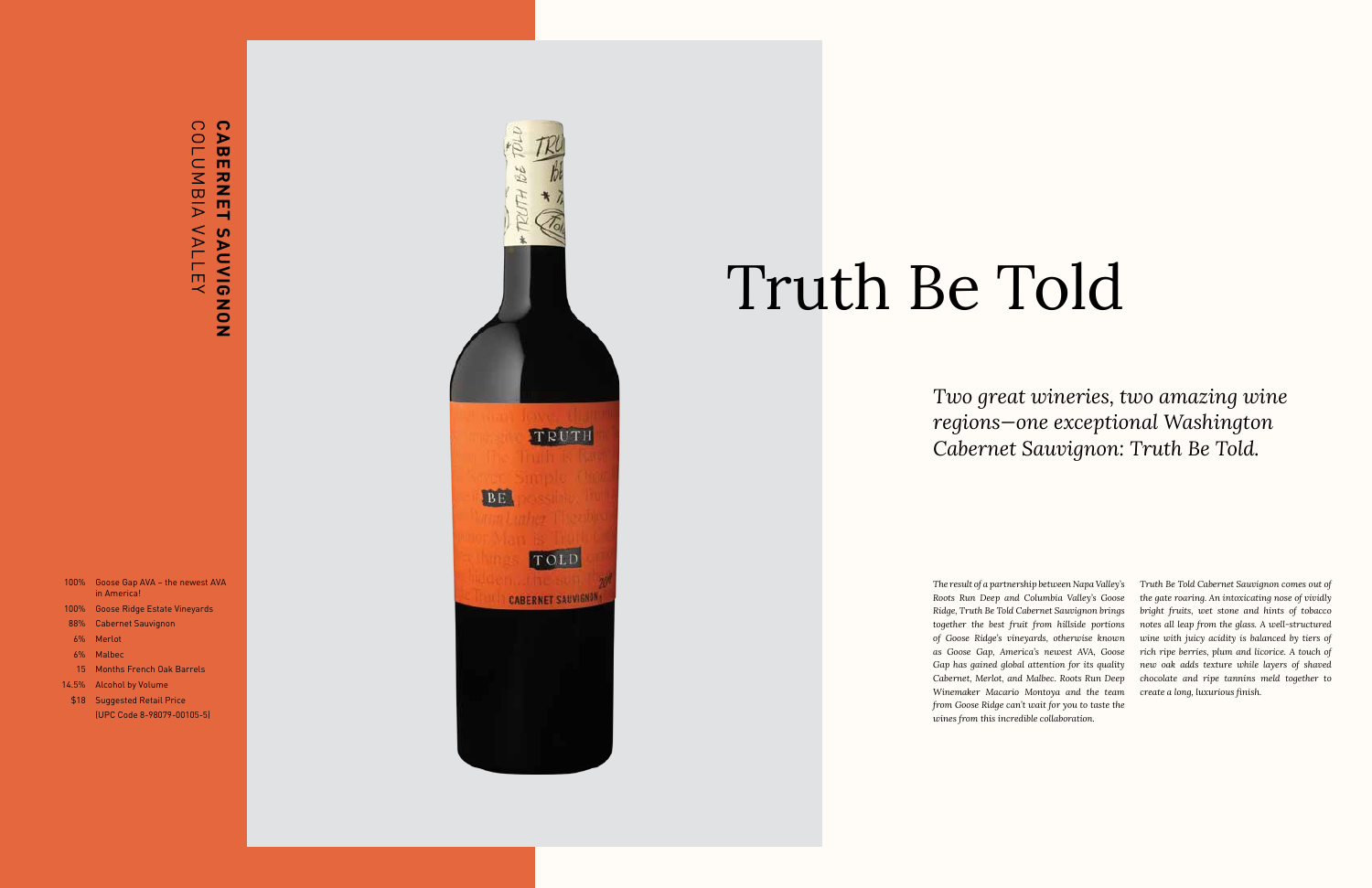*Our Bound and Determined Cabernet Sauvignon is named after a concept that is central to the founding practice of Roots Run Deep Winery. Since our inception we have been focused on a single goal, to produce outstanding wines of substance and quality that compete with wines significantly more expensive. At Roots Run Deep Winery we are driven, some might say hell-bent, and at the very least, persistent in our desire to make the best possible wines period.*

## CABERNET SAUVIGNON **CABERNET SAUVIGNON** NAPA VALLEY NAPA VALLEY



- 90% Cabernet Sauvignon
- 3% Merlot
- 3% Malbec
- 3% Petite Verdot
- 18 Months in French Oak Barrels
- 14.8% Alcohol by Volume
- \$50 Suggested Retail Price (UPC Code 8-98079-00109-3)

*Our Bound and Determined Napa Valley Cabernet Sauvignon is produced from top vineyard sites in Oakville and Rutherford and exhibits an abundant perfume of black currant and bing cherry, intermingled with intoxicating notes of lilac, wild spices and wet slate. The wine shows incredible depth and has tiers of mouthwatering flavors of black cherry, vanilla, cassis and oak.*

## Bound & Determined

### *...we are driven, some might say hell-bent, and at the very least, persistent in our desire to make the best possible wines...*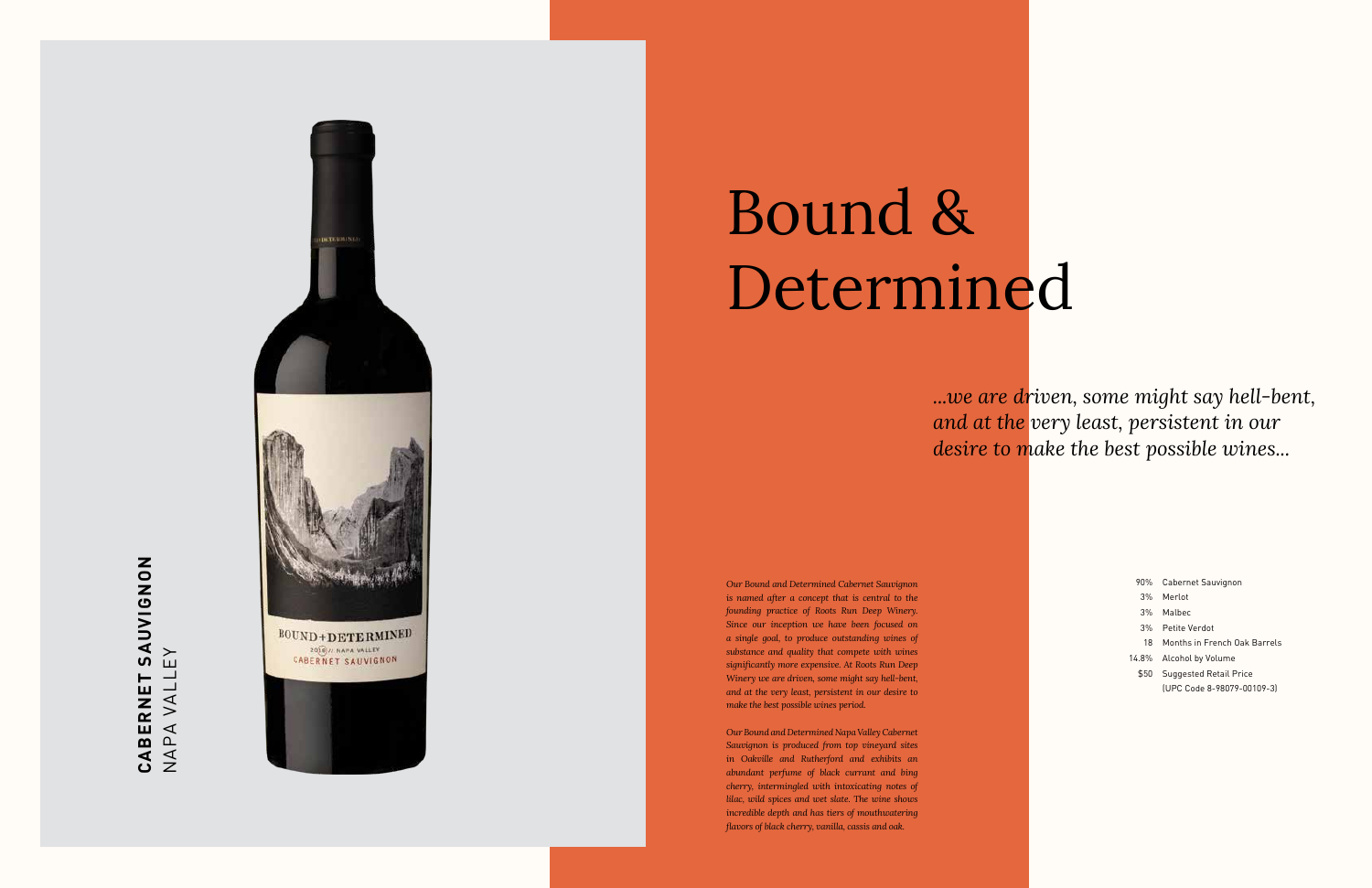*Our first Reserve Cabernet Sauvignon was released in 2010 and immediately garnered critical acclaim. Produced from one of best vineyards in all of the Napa Valley (The Money Road Vineyard in Oakville), this Cabernet Sauvignon is small in production (less than 1400 cases) and spends at least 18 months in French Oak Barrels. The Blend is primarily Oakville Cabernet Sauvignon, but typically has a splash of Napa Valley Merlot and Malbec depending on the needs of the vintage. Hypothesis Oakville Cabernet Sauvignon is a muscular wine that loves to be paired with food, but is sophisticated enough to stand on its own.*

**HYPOTHESIS** . NAPA VALLEY . CABERNET SAUVIGNON



OAKVILLE 2018



## T SAUVIGNON<br>OAKVILLE **CABERNET SAUVIGNON** OAKVILLE CABERNET

- 96% Oakville Cabernet Sauvignon
- 2% Napa Valley Malbec
- 2% Napa Valley Merlot
- 18 Months in French Oak Barrels
- 2,468 6-Packs Produced
- 15% Alcohol by Volume
- \$75 Suggested Retail Price
- (UPC Code 8-98079-00103-1)

# Hypothesis

*The wine has incredible depth and complexity, delicious black fruits and amazing opulence.*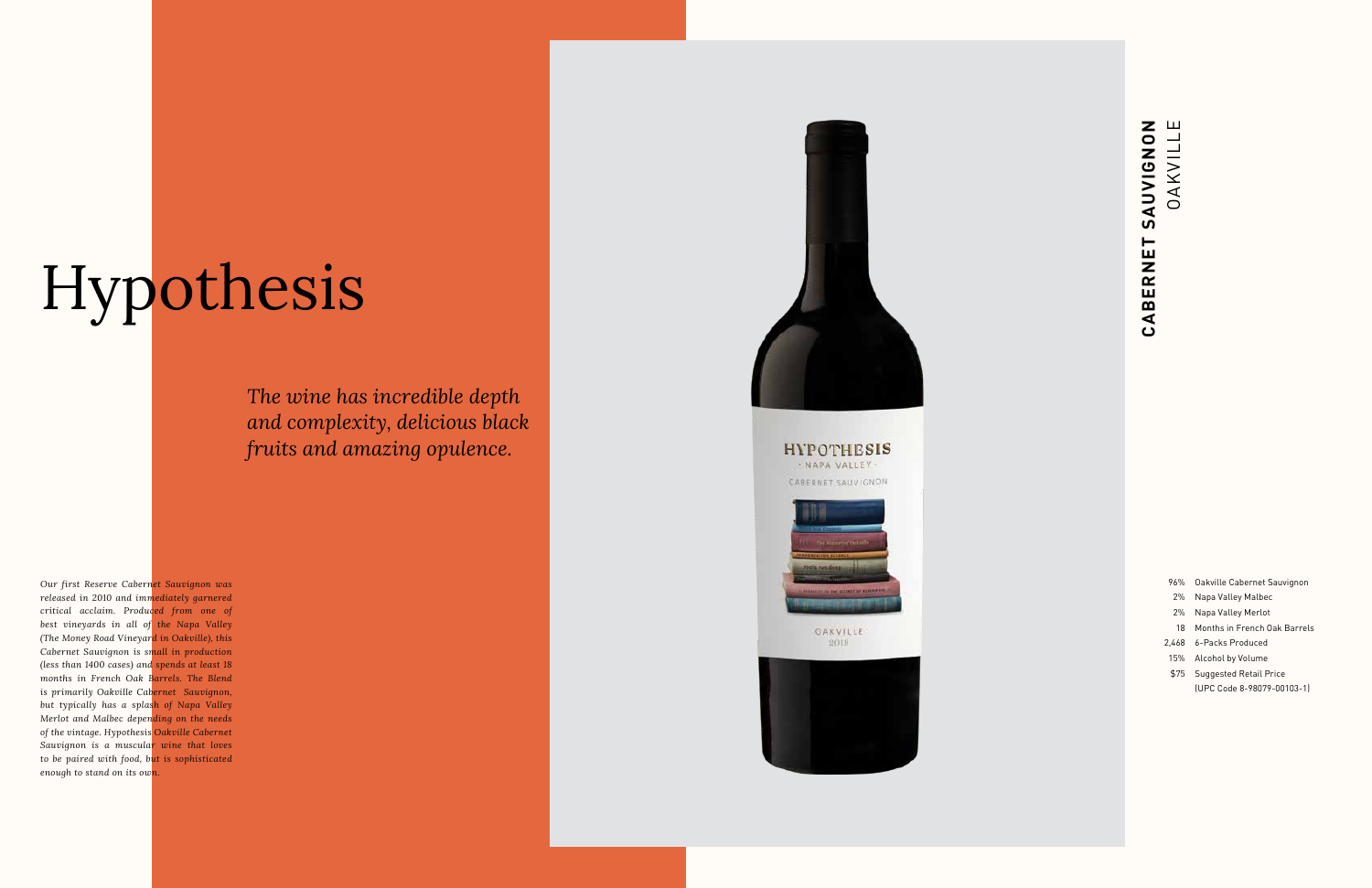*With each exceptional vintage we explore various high elevation Howell Mountain vineyard sites and showcase its uniqueness, finesse, and power. These wines champion the balanced expression of Howell Mountain, where smooth structured tannins, excellent natural acidity, and layered complexity add sophistication to the intensity of the mountain fruit. Each was aged in French Oak Barrels for two years and then spent one year in the bottle before release. This series allows our wine club members and special guests to enjoy something incredibly delicious, amazingly unique, and extremely rare. An excellent gift for recent grads, educators and wine aficionados who love to learn about different wines and micro sites. Exclusive to our wine club members and tasting salon guests. Less than 300 6-pack cases produced of all 4 wines collectively.*



#### **THE SCHOLAR** Howell Mountain | Cabernet Sauvignon

*The Scholar is a wonderful wine that begins our reserve wine series. It is 95% Howell Mountain Cabernet Sauvignon and 5% Malbec and Merlot. A beautifully crafted wine that bursts from the glass with intense black cherry, currant liquor, mocha, and crushed violets. Concentrated flavors of exotic spice and roasted sage pair amazingly well with tiers of freshly crushed black and blue fruits. The small touches of Merlot provide just the right amount of grace and softness to create refined tannins and a long lasting finish.*

**THE GRADUATE** Howell Mountain | Cabernet Sauvignon

**THE**<br>GRADUATE

*The Graduate is always a favorite in our blending sessions. It is 90% Howell Mountain Cabernet Sauvignon and 5% each of Malbec and Merlot. It offers seductive aromas of wild fruits, cassis and warm blackberry pie that invites you in for more. Hints of freshly shaved chocolate, pencil shavings, and ripe fruit compote mesh well with soft, robust tannins that provide for a mouthwatering finish.*



#### **THE VALEDICTORIAN**

Howell Mountain | Cabernet Sauvignon

*The Valedictorian is a fantastic blend of 85% Howell Mountain Cabernet Sauvignon, 15% Malbec and Merlot. Deep, brooding flavors of preserved plum and blackberry pie are accented perfectly with hints of cedar and mocha. Layers of minerality, graphite, and wild berries make this a rich and full-bodied wine. A splash of Merlot provides a satin-like finish.*

#### **THE PH.D.** Howell Mountain | Cabernet Sauvignon

*The Ph.D. is the pinnacle of our reserve wine series. It is 90% Howell Mountain Cabernet Sauvignon and 10% Malbec. This is a muscular wine that offers a bounty of both fruit and earth driven aromatics. Bursts of black currant and blackberry fruit leap from the glass. Notes of chocolate, graphite, and wild fruit layer themselves together seamlessly. Cocoa and hits of oak grace the palate as tiers of rich, exotic flavors unfold, providing a satisfying backbone.*



## Higher Education

#### RESER<br>Serie SERIES **RESERVE CABERNETERV**  $\overline{S}$ m  $\Omega$  $\triangleright$  $\bar{a}$  $\mathbf{m}$  $\overline{z}$

 $\mathbf{m}$ است.